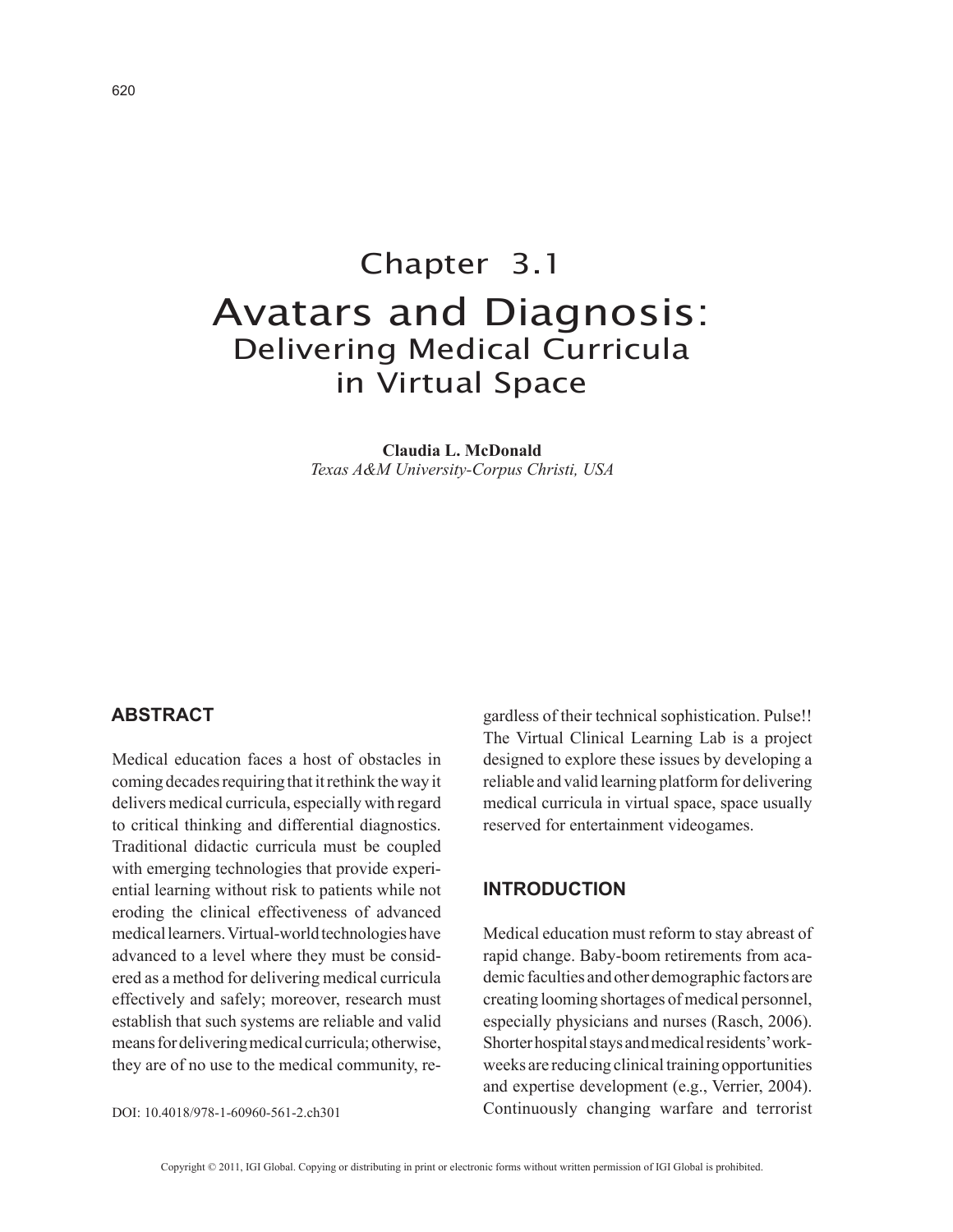technology and methods drive a need for rapid deployment of training for continuously evolving medical treatment (Zimet, 2003). Battlefield fatalities from potentially survivable injuries might have been prevented with consistent application through more effective training of U.S. armed forces' Tactical Combat Casualty Care (TCCC) guidelines (Holcombe, et al., 2006).

Simulation is an established, effective means for providing medical training and education. Issenberg et al. (2005) conclude "that high-fidelity medical simulations facilitate medical learning under the right conditions" (p. 24). This first comprehensive review of 34 years of research on the efficacy of simulation in medical training found that "high-fidelity medical simulations are educationally effective and simulation-based education complements education in patient care settings" (Issenberg et al., 2005, p. 10). Issenberg notes that the medical community's increasing interest in simulation and virtual reality (VR) is driven in part by "the pressures of managed care" that lead to fewer clinical opportunities for medical learners, including practicing physicians constrained by shrinking financial resources to spend less time keeping abreast of developing medical topics. Issenberg cites a 1997 study by Mangione & Nieman, which found a decline in bedside acumen and urged "the use of simulation systems for training" (Issenberg et al., 2005, p. 12).

Reznick and MacRae (2006) observe that well-established motor learning theory (Fitts & Posner, 1967), as it applies to surgical training, ratifies the use of simulators in the acquisition of skills through three stages – cognitive, integrative, and autonomous. Ericsson (1996) applies a thicker description directly to surgical training with the concept of "deliberate practice" defined as "repeated practice along with coaching and immediate feedback on performance" (Reznick & MacRae, 2006, p. 2665).

Watters et al (2006) propose that substantial learning occurs through what has become standard entertainment-game architecture, including instantaneous feedback, a rising scaffold of challenges, visible goal indicators, personalization and customization, fluidity and contextual grounding. Watters and Duffy (2004) propose "a framework of motivational constructs" (p. 16) found in games that are applicable in developing interactive healthrelated software: self-regulation, or autonomy; relatedness, which includes role-playing, narrative and personalization; and competency, or self-efficacy built upon completion of meaningful tasks.

Virtual-world technologies are emerging as the next big step for medical simulation. "We are in a complete revolution in surgical education," according to Richard Satava, a professor of surgery at the University of Washington. "If history serves us well, such a revolution occurs only once every hundred years, as evidenced by the fact that the last revolution began in 1908 with the Flexner Report. Whatever is established during these next 10 years is likely to endure for the next century" (Satava, 2008, p. 2).

Entertainment has been the main use of virtual reality, but virtual training in various formats also has been explored. In the academy, there has been incidental development of human-simulation trainers anchored to computer-assisted case presentations for surgeons, U.S. Army combat medics engage electronic role-playing games aimed at clinical soft-skills education. The military originally developed the state-of-the-art *America's Army* online war game for recruitment, using the 'first-person shooter' game genre. A modified version of *America's Army* became a standard aspect of some training at the U.S. Military Academy after research showed that those who used virtual-reality training achieved better scores in a in ground-maneuver warfare course than those who had used traditional print materials. Farrell et al. (2003) said in conclusion:

"The result is excited and motivated cadets who take ownership of their military development, in terms of what they study, when they study it, and how both cadets and instructors receive feedback on performance" (p. 1).